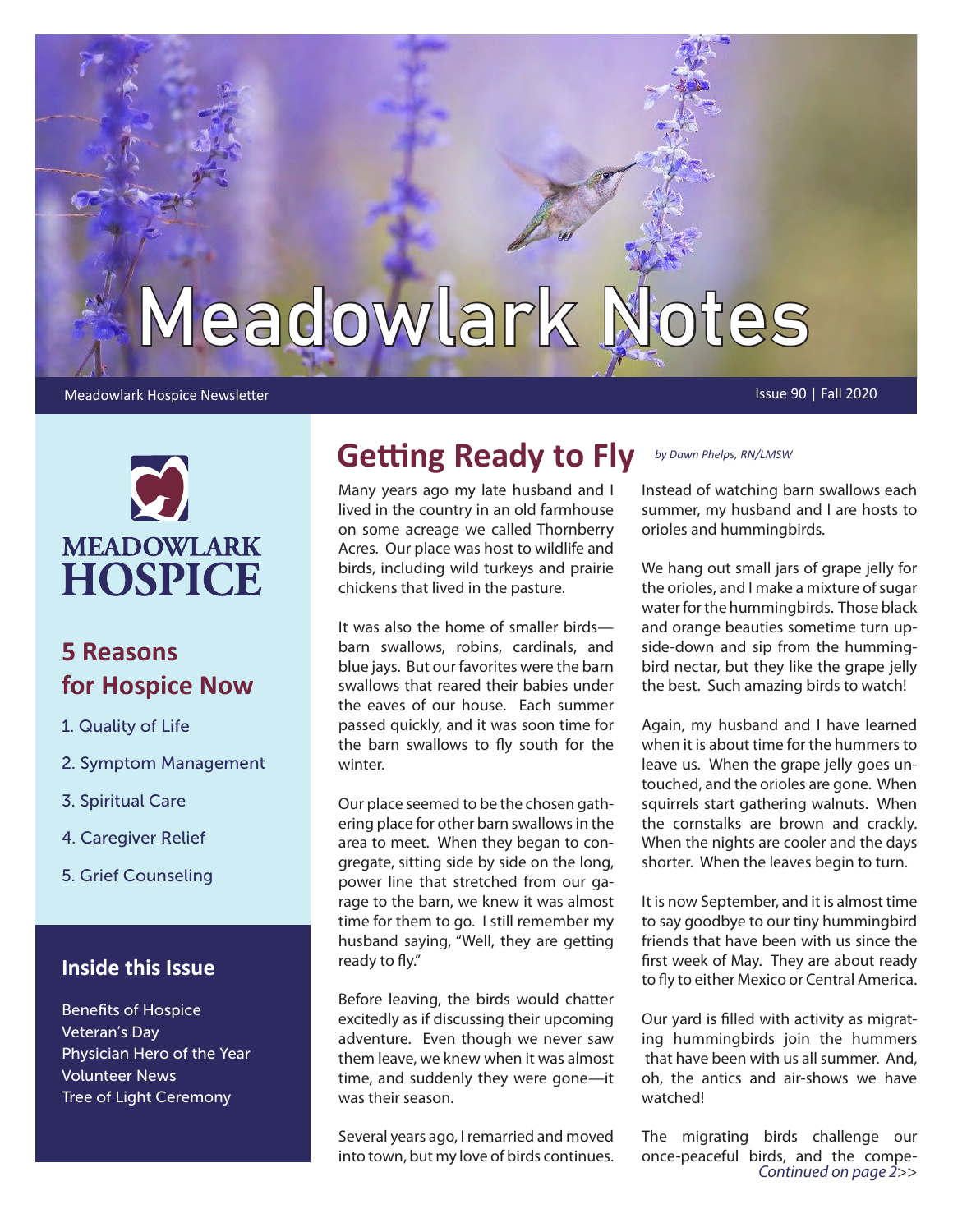

**Leadership Team** John Ryan, MD HMDC Medical Director

Michele Voelker, APRN Nurse Practitioner

Amy Burr, RN, BSN Program Director

Audie Hartman, RN Patient Care Coordinator

Kay Lynn Mead, LMSW Director of Social Services & Bereavement

#### **Hospice Staff Nurses**

Stacy Behrends, RN, BSN Debra Champlin, RN Deb Hedke, RN, BSN JoAnn Lips, RN Sharon Ramsey, RN Erin Shultz, RN Sherry Wiese, RN

#### **Home Health Aide**

Tracy Wallace, CNA, HHA

#### **Social Workers**

Kathryn Benson, LBSW Stephanie Garrison, LBSW Jen Meier, LMSW

#### **Chaplains**

Sr. Janet LeDuc Rex Fuller Kathy Ouellette Al Paredes Marilyn Sweet

#### **Bereavement** Dawn Phelps, RN, LMSW

Bereavement Writer

**Administrative Staff** Lilly Hitsman Administrative Assistant/Billing

Darlene Melton Volunteer Coordinator

Lori Stanley Community Liaison

tition for the nectar is fierce. I have increased the sugar content of the nectar to help the hummers gain weight—they need to double their weight from about three grams to six grams before their long journey.

They chase, fight, and challenge, flying up and down, back and forth like streaks! We have three feeders in different locations to try to decrease the disagreements, but the hummers still compete.

Sometimes a hummer will self-appoint himself as the boss of a feeder. He will sit quietly, waiting for an unsuspecting, hungry bird to hover at the feeder to eat. Then the "boss" will swoop down, and the chase is on!

When my husband and I watch the hummers dive-bombing and chasing, we wonder if their activity has another purpose. Perhaps they are building their stamina, their physical strength, and confidence before their journey south.

Unlike some birds that migrate in groups, each tiny bird must make the journey totally alone to Mexico or Central America. Many will fly about 500 miles over the Gulf of Mexico (about 20-24 hours) nonstop!

Just as there are tell-tale signs to let us know the hummingbirds are ready to migrate, there are signs that humans are getting ready to leave for heaven. Unlike hummers, humans usually eat and drink less and lose weight. We get tired and sleep more as we prepare for our journeys.

But there is one distinct thing that humans and the tiny little hummingbirds have in common. When it is our "season" to leave, each of us will make our final journey alone. However, I believe God will guide us and give us peace.

Until it is your time to leave, live every moment with kindness and purpose. Then when your seasons comes, you will not have regrets. And you will be ready to fly!

### **Benefits of Hospice and Palliative Care**

Throughout the month of November, Meadowlark Hospice will be joining organizations across the nation to recognize National Hospice and Palliative Care Month.

For more than 40 years, hospice has helped provide comfort and dignity to

millions of people, allowing them to spend their final months wherever they call home, surrounded by their loved ones. Hospices ensure that pain management, therapies, and treatments all support a plan of care that is

centered on the person's goals. Hospice care also provides emotional support and advice to help family members become confident caregivers and adjust to the future with grief support for up to a year.

"It is essential that people understand that hospice and palliative care is not giving up, it is not the abandonment of care, and it is not reserved for the imminently dying," said Edo Banach, president and CEO of the National Hospice and Palliative Care Organization. "Hospice is a successful model of

Meadowlark Hospice Celebrates November as National Hospice and Palliative Care Month.



person-centered care that brings hope, dignity and compassion when they are most needed."

In 2018, 1.55 million Medicare beneficiaries received care

from hospices in this country, reports NHPCO. Hospice is unique in that it offers an interdisciplinary team approach to treatment. Caring for the whole person allows the team to address each patient's unique needs and challenges.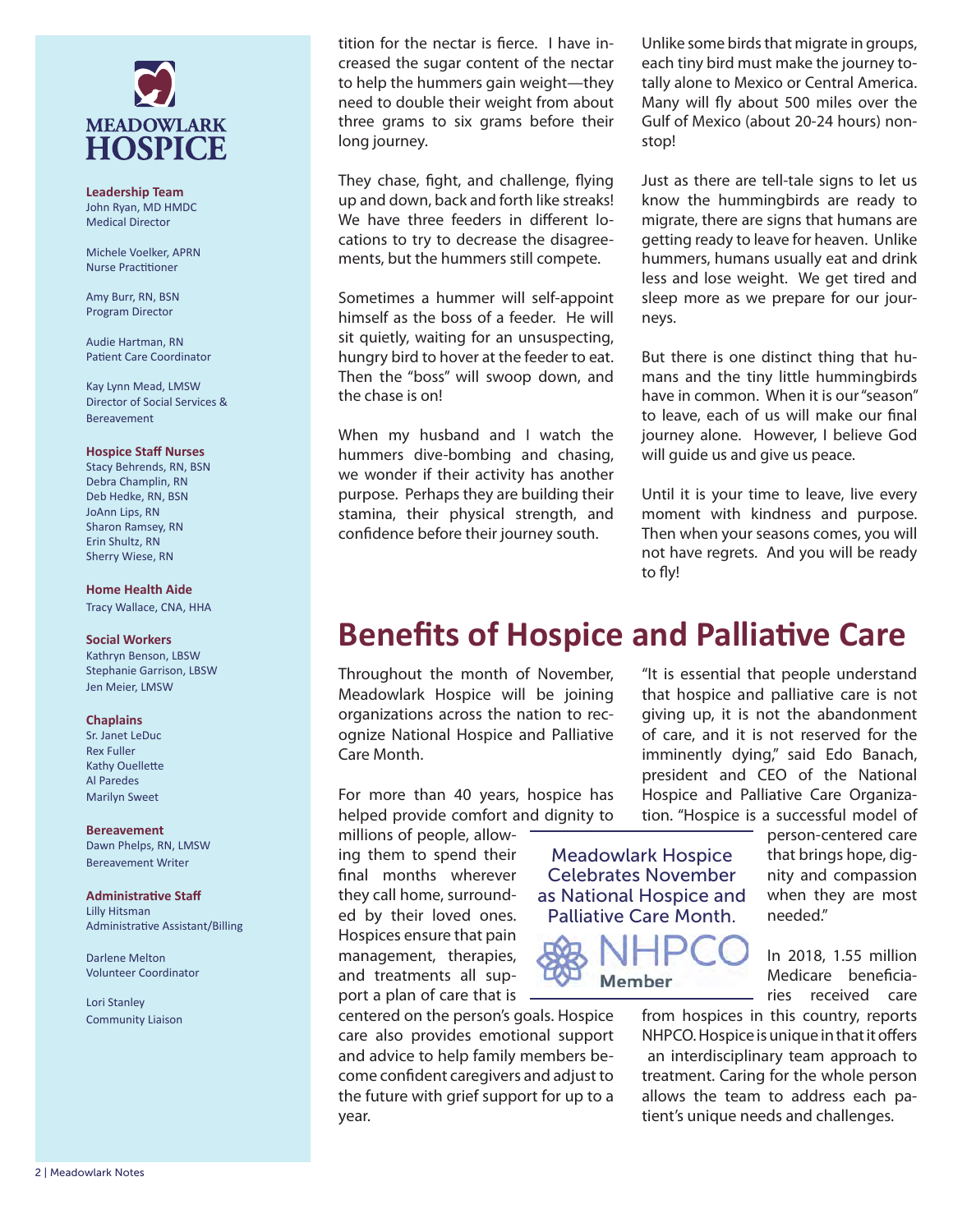### **Veteran's Day November 11, 2020**

Americans across the country celebrate Veterans Day on November 11, a special day to salute the men and women who have bravely served our country in the military. These fellow Americans have made profound sacrifices in defense of freedom and they deserve our heartfelt thanks and appreciation. Honoring our nation's Veterans includes supporting them throughout their entire lives, especially at the end.

Hospice and palliative care combine the highest level of quality medical care with the emotional and spiritual support that patients and families need most when facing the end of life. At Meadowlark Hospice we are proud to say that we are also committed to providing high quality care for Veterans facing a serious illness.

As a partner in the We Honor Veterans program, we are committed to providing Veteran-centric care that addresses their unique needs. We are committed to providing education to our staff to be able to manage those unique needs and help navigating VA benefits. More information is available at Meadowlark Hospice 785-632-2225.

Honoring Veterans isn't just a once-a-year activity for us. We serve the Veterans in our care and in our community every day. I've been privileged to be part of their stories.

To all our nation's Veterans, thank you.



### **Kansas Homecare & Hospice Physician Hero of the Year**



On September 22, 2020, Dr. Christopher Worthen at Clay Center Family Physicians was awarded the Kansas Homecare and Hospice Association's Physician Hero of the Year award. Due to COVID, our annual meeting this year is being held virtually. Our organization was given the opportunity to do the presentation ourselves at a pop up celebration outside our office. Dr. Worthen was nominated by Meadowlark Hospice for a number of reasons.

We are appreciative of Dr. Worthen and his willingness to refer patients to hospice and to have conversations with patients about why hospice will be of benefit to them. Dr. Worthen likes to remain active in the care of his patients and work with our team to ensure the best decisions are made for the good of his patients. He acknowledges that patients at end of life should be allowed to make decisions for how their journey finishes. We once served a patient whose end of life wish was to have fried chicken and Pepsi.

Dr. Worthen was very much on board that sometimes end of life wishes are not big and grandiose. They are the normal everyday loves that maybe have been taken away from us in the course of our healthcare due to our illness. Dr. Worthen makes himself available to staff for his patients on hospice care. He wishes to speak with us directly so the wishes of his patients are met timely and have the best outcome as possible. He is willing to make home visits in times of extreme need to navigate the best options for his patients. Our team appreciates that Dr. Worthen "gets it".

Thank you for working with our team to provide end of life care to those you serve. Congratulations on being selected to be the recipient of the Kansas Homecare and Hospice Association Physician Hero award for 2020!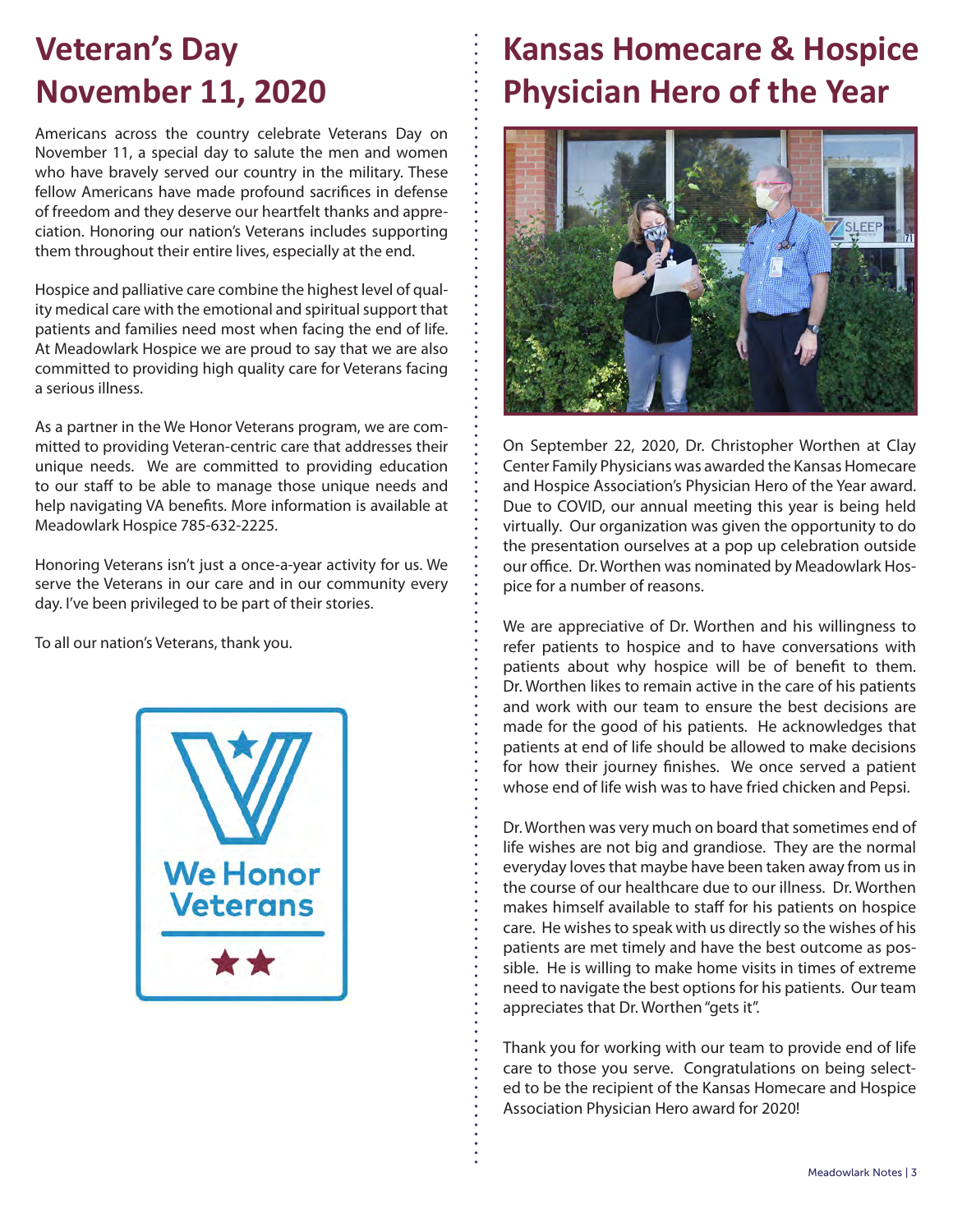### **Volunteer News**

Meadowlark Hospice Volunteer News: Our 2020 volunteer appreciation was to be held in April, but due to the pandemic it had to be postponed until August.

This year we decided to do a luncheon in each of the counties we serve, to accommodate for the six- feet-apart social distancing guidelines. A total of 23 volunteers attended, in all counties combined. We even had one guest at Frankfort! We enjoyed food, fun and fellowship; gifts and door prizes were also handed out.

We are in need of volunteers especially in Republic and Riley Counties, and also the Wakefield and Glasco areas.

If you would like to join our volunteer team, please email me at Dmelton@ ccmcks.org, or you can call 785-632- 2225, and ask for Darlene at ext. 3122. Darlene Melton, Volunteer Coordinator

#### **We would love for you to be a part of our team.**















#### **Myth #1:**

Hospice care is only for cancer patients. Fact: Hospice care is for anyone with a terminal prognosis of 6 months or less. This can include dementia, heart and lung disease, kidney failure, and many other life-limiting diseases.

#### **Myth #2:**

Hospice care is only provided in a home. Fact: Hospice care is provided in the setting that the patient calls home. This can include nursing homes and assisted living facilities.

#### **Myth #3:**

Hospice care is expensive.

Fact: Hospice services-including medication and equipment related to the terminal diagnosis-are completely covered under the Medicare/Medicaid Hospice Benefit. Most private insurance carriers also offer a hospice benefit. Medications not related to the terminal diagnosis are the patient's responsibility. Room and board is also the patient's responsibility.

#### **Myth #4:**

Hospice is for the last days of life. Fact: Patients and families benefit most when hospice services are begun as soon as an individual learns of his or her terminal diagnosis. Hospice care, at any stage, but particularly when started early, can significantly lighten the burden of an end of life illness.

#### **Myth #5:**

Your doctor will no longer be involved in your care when you begin hospice. Fact: The hospice team works closely with your primary physician to ensure you receive the best care at end of life. Hospice care is provided by highly specialized professional staff, including a medical director, registered nurses, socials workers, home health aides, chaplains, and volunteers.

#### **Myth #6:**

You can't contact Meadowlark Hospice until your physician suggests hospice. Fact: Anyone may call at any time to learn about hospice services at no obligation. A physician's order will be required for admission, but anyone is free to learn about their treatment options. We encourage individuals to contact our office when planning your advanced directives to learn about the hospice benefit before you are facing a crisis. Many families have reported that they just had no idea what hospice could do.

#### **Myth #7:**

Hospice means giving up hope. Fact: Choosing hospice does not mean death is imminent. With Hospice, the miracle isn't the cure, it is in the caring. The Hospice team provides support and symptom management so families can share quality time together doing the things they love.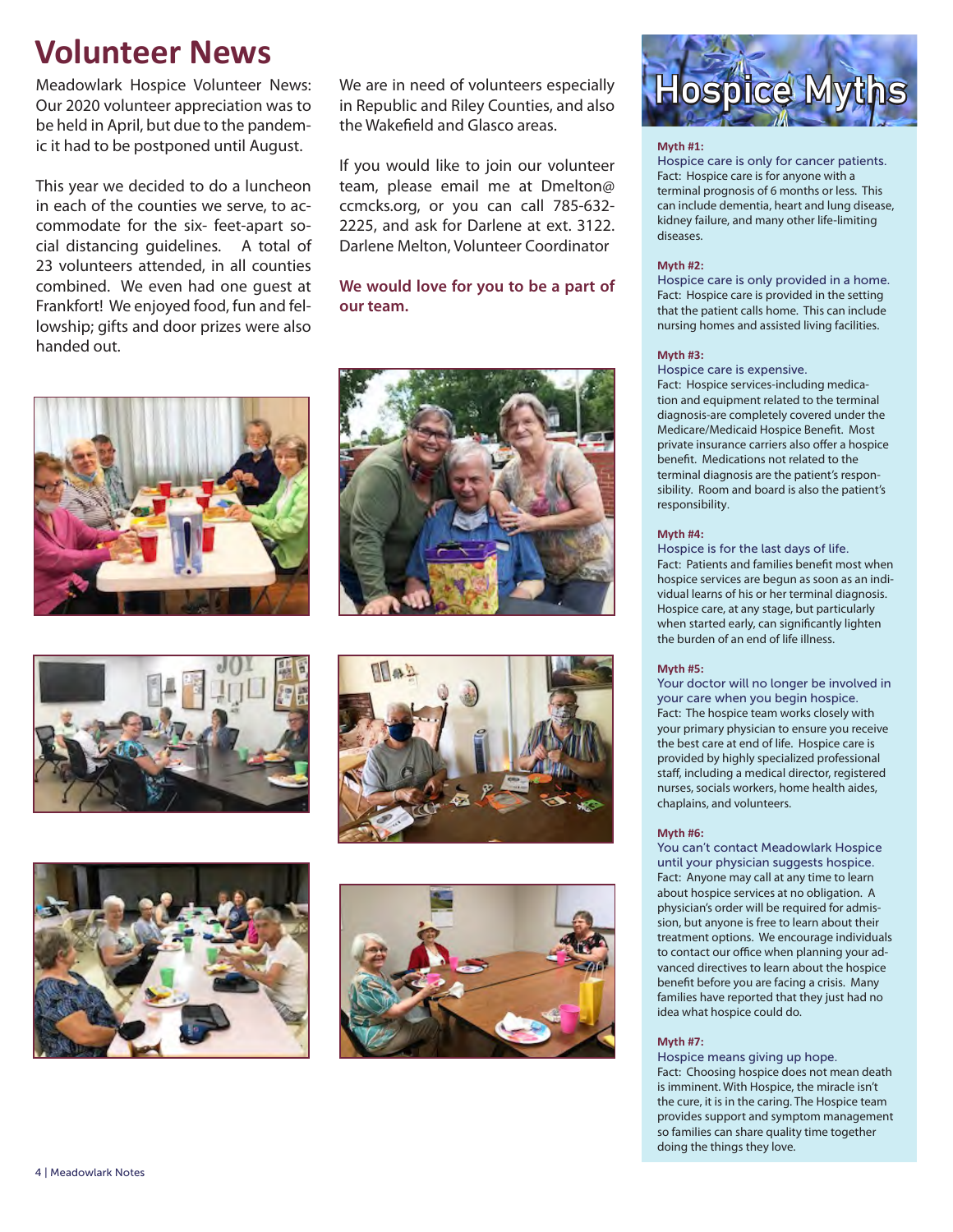**\*IN-SERVICES & BEREAVEMENT GROUPS ARE SUBJECT TO CANCELLATION IF COVID-19 RESTRICTIONS ARE IMPOSED. PLEASE CALL 785-632-2225 IF YOU HAVE ANY QUESTIONS OR CHECK OUR FACEBOOK PAGE.**

## **Volunteer In-Service October, November & December Meetings**

#### **Clay Center**

Clay County volunteers meet in Clay Center on the 3rd Monday of the month at 11:00 AM @ Meadowlark Hospice office.

#### **Concordia**

Cloud County volunteers meet in Concordia on the 2nd Monday of the month at 1:00 PM @ Sr. Susan's home.

#### **Washington**

Washington County volunteers meet on the 3rd Tuesday of the month at 9:30 AM @ Washington County Courthouse basement.

#### **Belleville**

Republic County volunteers meet in Belleville on the 2nd Monday of the month at 3:00 PM @ the Belleville United Methodist Church.

#### **Marysville**

Marysville volunteers meet on the 3rd Tuesday of the month at 12:00 pm @ First United Methodist Church Marysville.

#### **Frankfort**

Frankfort volunteers meet on the 3rd Tuesday of the month at 2:00 PM @ Frankfort Presbyterian Church.

### **Bereavement Groups**

Meadowlark Hospice offers four monthly community bereavement groups for anyone who has recently experienced a loss. During the groups we focus on living with loss, the grief process, and topics that many may be facing after losing someone they love. Previous participants have commented that the group helped them feel normal—giving them hope that better days were ahead. One person stated that it was easier to share her experience since everyone in the group had a similar loss. There is no charge to attend these groups which are open to anyone in the community.

#### **Clay Center**

The Living Life after Loss group meets the 2nd Tuesday evening of each month at the Meadowlark Hospice meeting room, 709 Liberty, just east of the hospital, from 4:30- 5:30 p.m.

This group is led by KayLynn Mead, social worker.

#### **Washington**

This is a newly formed group that meets the 2nd Tuesday of each month from 12:00-1:00 p.m. in the conference room at the Washington County Hospital, 304 E 3rd St. Stephanie Garrison and KayLynn Mead, social workers, co-lead this group. *Please call the office for date and time of Nov. and Dec. meetings.*

#### **Belleville**

This group generally meets the 3rd Thursday of each month in the Belleville Public Library, 1327 19th Street on the Square. Once a quarter the group eats out together. The group is led by Stephanie Garrison, social worker. (Call our office for specific times)

#### **Marysville**

This group usually meets the 4th Thursday evening of each month from 4:00-5:00 p.m. at Community Memorial Healthcare, in the South Plaza, Marysville.

The group is led by Jennifer Meier, social worker. *Please call the office for date and time of Nov. and Dec. meetings.*

We hope you will join us for the group sessions, as group members together learn to live life after loss. If you know of someone else who would benefit from this group, please feel free to bring them along. Group dates and time are subject to change to meet the group needs for the month. Please call our office at 785-632-2225 if you have any questions.

#### **Community-Sponsored Bereavement Groups**

#### **Concordia**

The bereavement support group meets the 2nd Monday of the month at the Episcopal Parish Hall, 117 W 8th at 6:30 p.m. Contact: Judy Lambert 785-243-4454.

#### **Leonardville**

The bereavement support group is currently on hold. Contact: Sandy Ferguson 785-706-1595 if you wish to be notified when group resumes.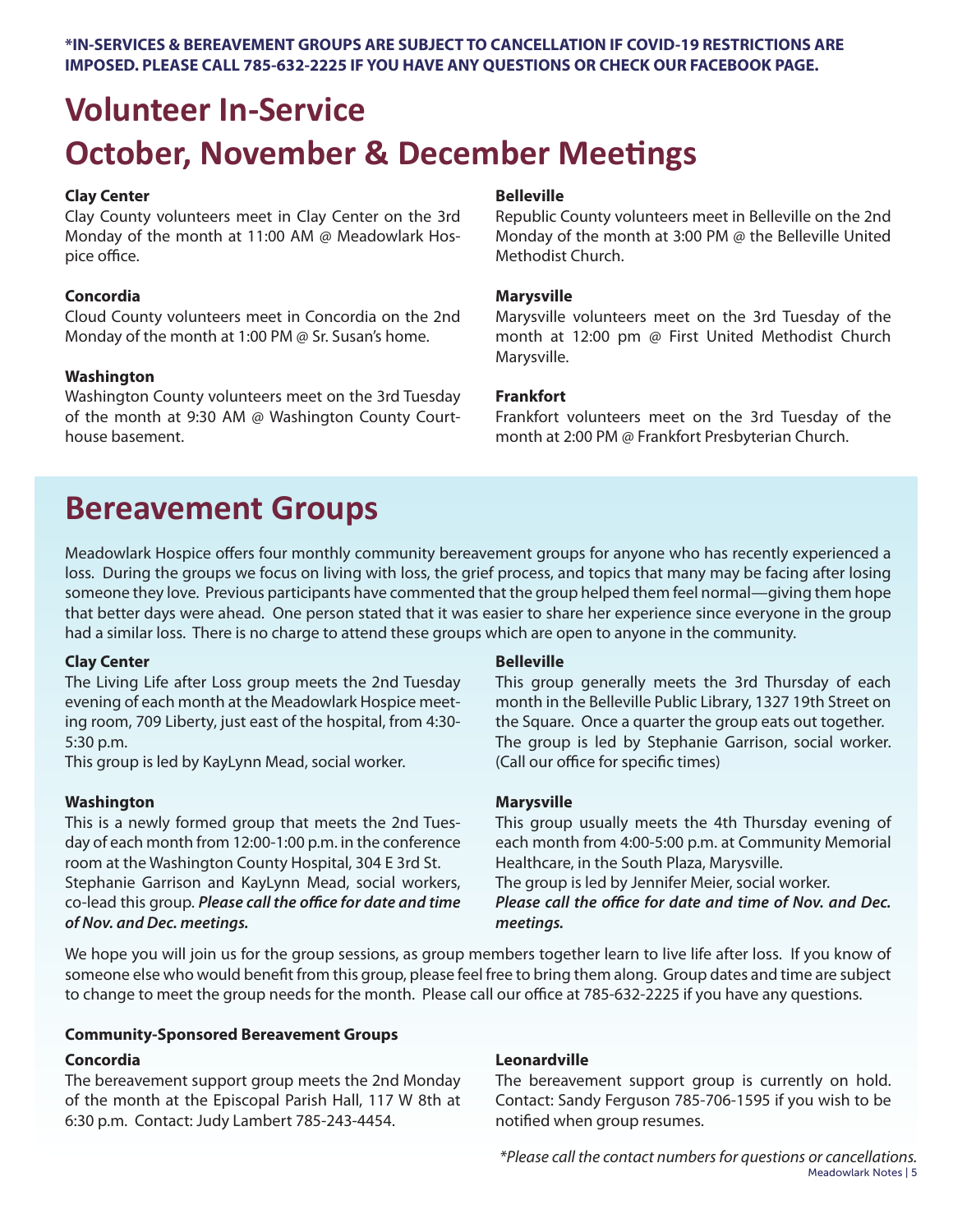

Meadowlark Hospice gratefully acknowledges the hospice gifts and memorials. If we have inadvertently omitted a donation from this listing, please accept our apologies.

### **Memorial Gifts**

**Duane Boyer** John & Linda Boyer

#### **Corby Brown**

Lori Atwood & family Corby Brown Memorial Joe & Dee Gerard & Employees Gerard Tank & Steel Marsha Hubert Shannon Lewellyn & family Ruth Lewellyn Raymond & Lori Mason Richard Mason

**Mary Janet Brumfield** Donna Eisenbarth

**James Buoy** Harley & Darla Adams

#### **Deloris "Dee" Chizek**

Dave, Stacey, and Patrick Chizek Lowell & Linda Herrs Forrest & Luretta Maddy The Family of Deloris Chizek Kim & Ginger Vass

**Loun Crawford** Scott Simpson

**Patricia "Patty" Cunningham** Franklin Cunningham

#### **Leota Fowles**

Eugenia Bonewitz Karen Bryan Babette Crimmins David Fowles Mary Ann Fowles

Randall & Barbara Friederich Roy & Leanna Hedman Brent Hemphill Judy Hileman Galen & Mamcy Hofmann Linda Houston Doyle & Dixie Jones Valerie Kasselman Leota Fowles Memorial Robert & Vicky Mall Richard & Mary Newkirk S. & B. Robinson Carroll & Jane Roth Terri Russell Vernon & Brenda Schaffer Bryan & Brenda Schurle Eleanor Sharp Chester & Carole Wichman Linda & Martha Woellhof Jim & Kathy Yarrow

**Dennis Huber** Charles & Lori Huber

### **Carolyn Keating**

Steve & Jodi Keating

#### **Wilma McNee**

Mr. & Mrs. Carroll Adams Jon Buss & family Steven Buss & family Marlene Chartier Martha Fyfe Dale & Deanna Hammond Greg & Vicki Pfizenmaier Charles & Esther Reid & family Stephen & Jennifer Robbins & family

**Lowell Meyer** Jack & Jennifer Brooks

#### **Kristopher Mock**

Fran Sanchez Nancy Sanchez-Mock

#### **Lois O'Neil**

Greg & Susan Brantman Dennis & Cathy Cashier William & Billee Douglass Kevin & Sheri Harmer Gregory & Sam Hartman Joe & Penny Howell Lynette Locke Lois O'Neil Memorial Norman & Joy Manley

Randy & Julia Newcomer Phillip & Linda Olsen Laura O'Neil Margaret O'Neil Russell & Nancy Reinert Barbara Russell Elaine Scheele James & Patricia Schramm Alan Dorrance & Theresa Smith Janice Smith Union Pacific Railroad Employees of Marysville, KS

#### **Caroline Peterson**

Ann & Tracy Caine Mona Leng Chia

**Terry Taylor**

Sharon Pierce Terry Taylor Memorial

#### **Beulah Turner**

Mizpah United Methodist Church Marc & Kristy Reith Henry Thomas

#### **Mary Weber**

Martin Weber

#### **Lee Wohler**

LaVerna Arganbright Jeannette Bergquist Edgar & Linda Copeland Clayton & Darla Dick Heather Dreith Mr. & Mrs. Norman Dummermuth Jerry & Beverly Hedke Scott & Debbie Hedke Norma Hirt Darrin & Ashley Jacobson Phillip & Mary Joseph Deanna Lindquist Robert & Grace Mann Tony & Ann Mann James & Judy Ouzts Gail & Beverly Roepke John & Dorothy Schuchart Virginia Grady & Erin Simile Treva Steele Roger & Barbara Terry Dennis & Mary Waite Dennis & Pamela White Shirley Wohler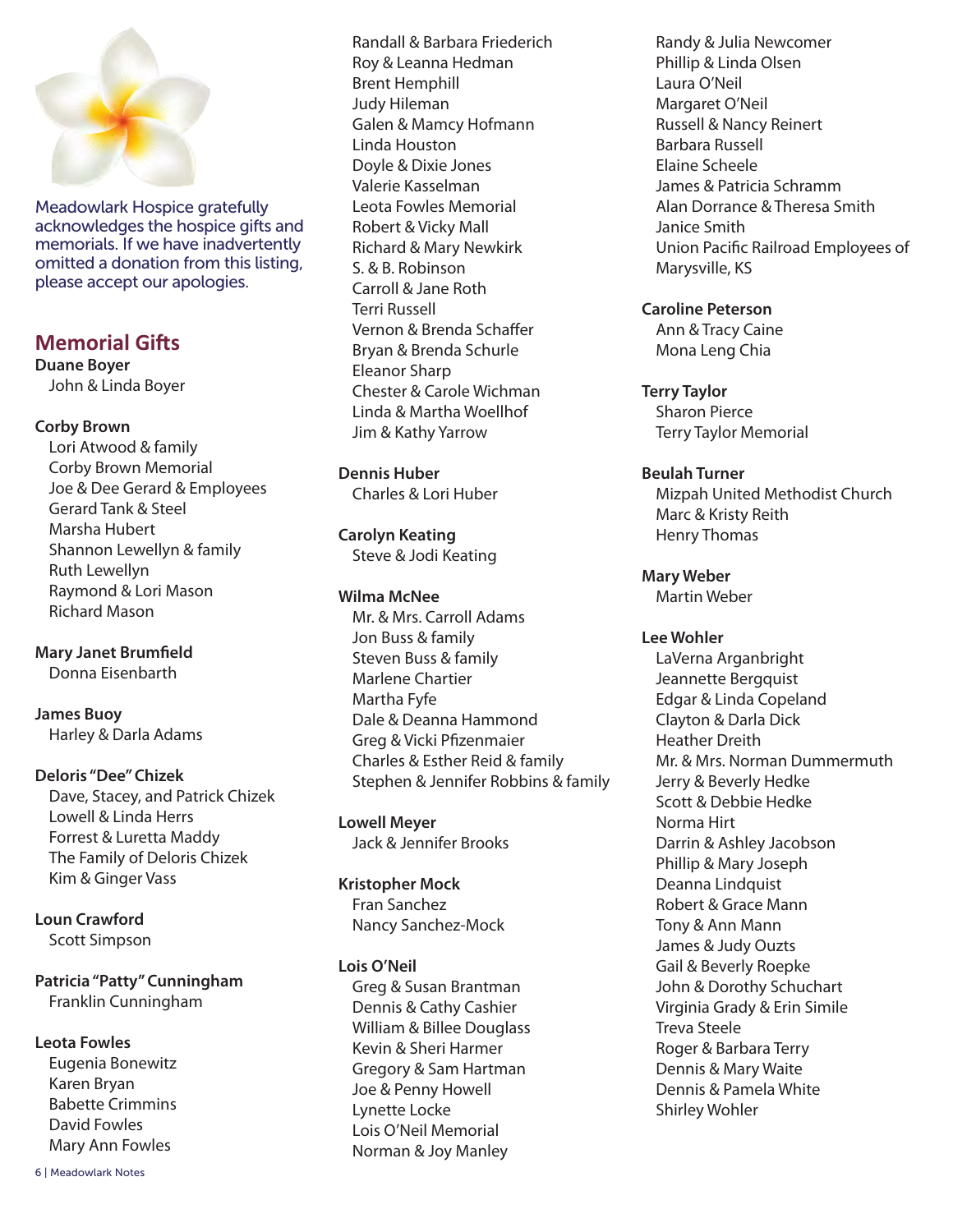# 2020 Tree Of Light Ceremony

The year 2020 has been an unexpected year. COVID-19 has led to many unprecedented situations for our nation. Our year has been burdened with illness, quarantines, regulations, and frequent changes in the best laid plans.

Due to the nature of the events we have faced and the unknown of upcoming months, our organization has made the decision to make some changes to our Annual Tree of Light event. This remembrance event is typically held the week after Thanksgiving in the communities we serve. It is with the best interest of those we care about that we have made this change. We have decided to host a virtual event at that time and postpone the in person remembrance event to a spring date. We value the importance of face to face time to remember those we love and feel in the spring we would be able to host the event indoors or outdoors depending on COVID-19 at that time.

Details regarding the spring event and how to make donations in memory or in honor of a loved one will be available after the first of the year when decisions have been formalized. Donations are accepted at any time, but we will not have specific donations for the Tree of Light in December as we have done in the past. We will plan for those remembrance donations to be accepted for the spring event and to read the names of those loved ones during that time.

In December, we will have our Tree of Light decorated with angels outside of our office building. This Tree of Light will be outside our office for the holiday season. We invite you to drive by, walk by, or stop by the office to take some time to remember your loved one. On Sunday, December 6, 2020, we will have a Facebook Live event @ 2:00 PM at which we will read the names of the angels we have received and tie them on the tree.

Details and angels will be mailed out the first part of November for the event. Angels will also be available at our office. Please call our office if you would like a name put on an angel or to have an angel mailed to you. We will share pictures of the angel tree on our Facebook page as well, so we encourage you to like our page and join us for this time of remembrance during this holiday season.

We will also be hosting an online holiday remembrance for those that wish to participate. We will be posting a remembrance video on our Facebook page. This will be posted on Sunday, December 13th @ 2:00 pm. It will be a candlelight remembrance service and we invite you to join us in remembering your loved ones.

The holiday season can be a hard time for many people. The isolation and losses we have felt during this pandemic may also have an impact on how the holidays affect you. Our team is here to support anyone that would benefit from additional support at this time.

Whether you need a phone call, a scheduled visit, or some additional resources, please call our office at any time so we may assist you at 785-632-2225.